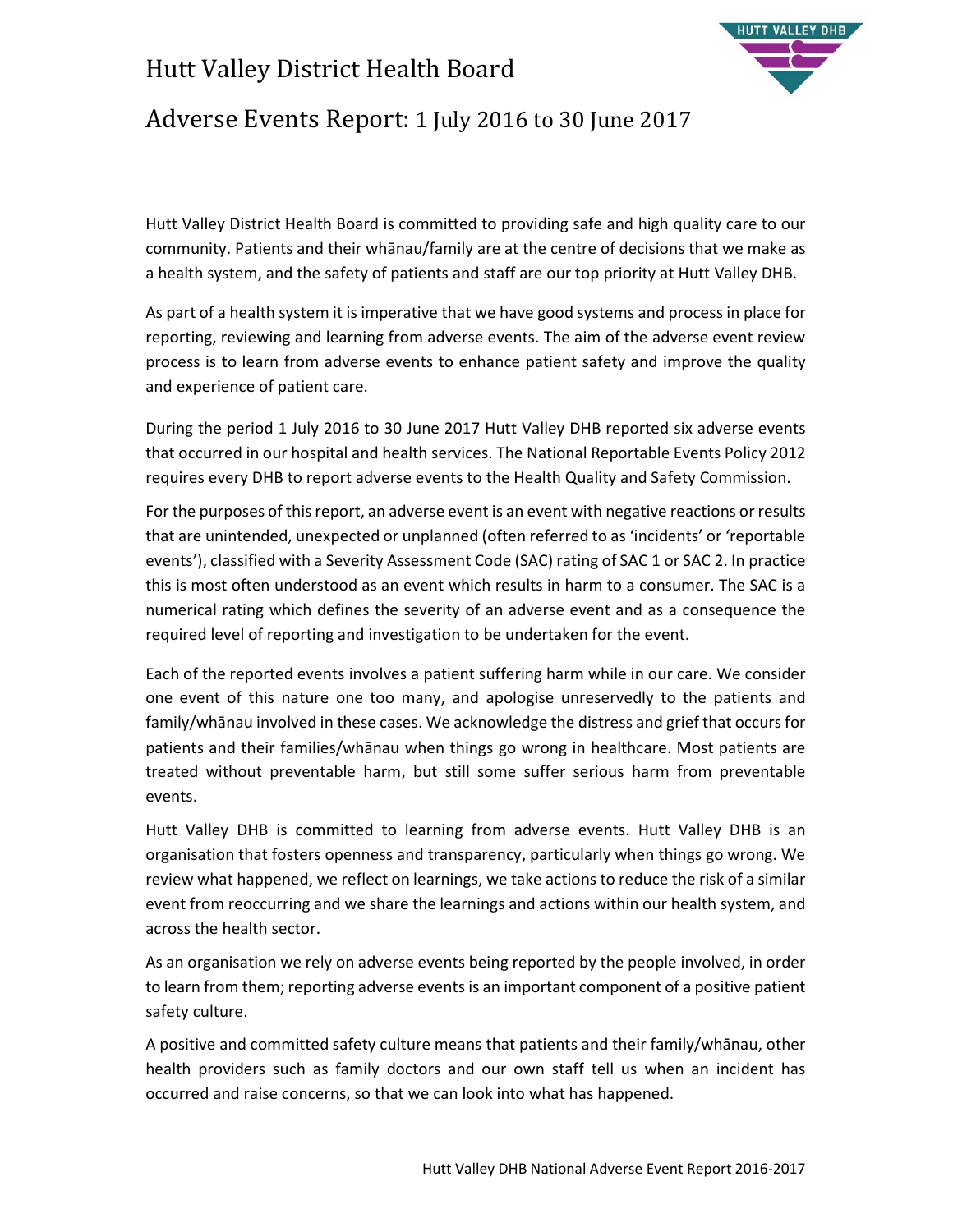# Hutt Valley District Health Board



## Adverse Events Report: 1 July 2016 to 30 June 2017

Hutt Valley DHB is dedicated to working with patients and family/whānau when things go wrong, and we endeavour to ensure that their concerns and needs are addressed and supported.

Our practice is to communicate openly with patients and families/whānau at all times, including when adverse events occur, to acknowledge what has happened and to apologise. We will listen to concerns, provide support, involve patients and families/whānau to the degree they prefer, and where possible answer their questions and address any concerns that they have.

There is an understanding that partnership between health care providers and patients is an essential dimension of providing quality health care services. Further developing partnership with patients and their families/whānau in the adverse event review and learning process is a significant focus for the coming year. Working in partnership nurtures a patient-centered approach to care and helps to shine a light on areas for learning in a complex health system.

When reviews result in recommendations for changes and action, we ensure that these are followed up and implemented. Making this happen supports Hutt Valley DHB to achieve our priority of safe and quality care. This forms part of our overall quality improvement and patient safety programme of work, and links with our strategic approach of "Improved quality, safety and experience of care".

The category classification of the Serous Adverse Events reported to the Health Quality and Safety Commission by Hutt Valley DHB for the period 1 July 2016 to 30 June 2017 is reported in the table below:

| <b>General classification of event</b>                                    | Number of reported<br>adverse events |
|---------------------------------------------------------------------------|--------------------------------------|
| Patient falls                                                             |                                      |
| Healthcare associated/acquired<br>infection                               |                                      |
| Medication/IV fluids                                                      |                                      |
| Clinical process (e.g. assessment,<br>diagnosis, treatment, general care) | 3                                    |

Classification information:

**Patient falls** events include falls in hospital involving a fracture or other serious harm.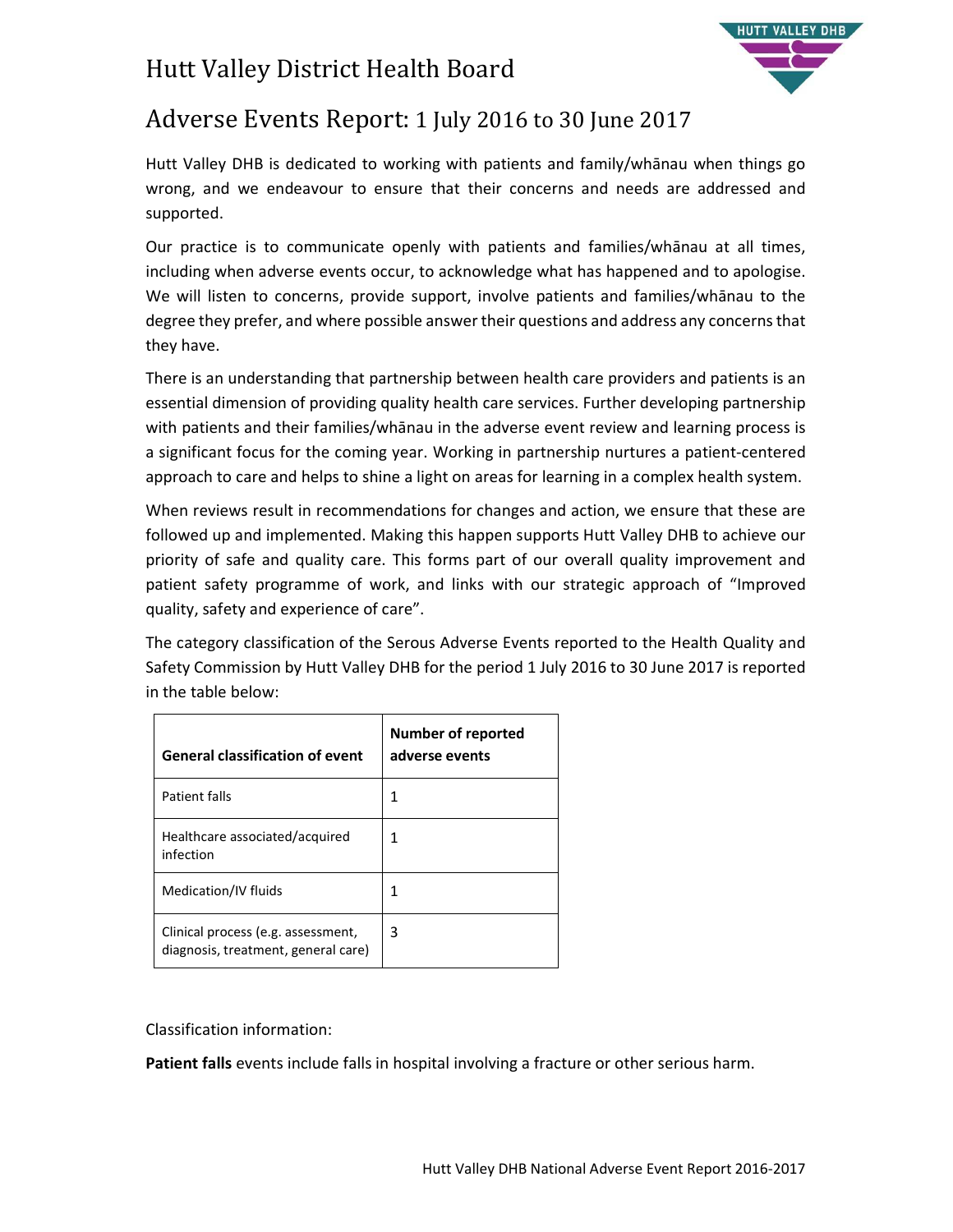# Hutt Valley District Health Board



## Adverse Events Report: 1 July 2016 to 30 June 2017

**Healthcare associated/acquired infections** includes events where a patient acquires/gets an infection while receiving medical treatment at a health care facility.

**Medication/IV fluids** reporting includes events where an adverse outcome has occurred as a result of a medication prescribing, storage, or administration error.

**Clinical process** includes events that occur in or impact on the clinical environment.

Hutt Valley DHB reiterates our apologies to the patients and their family/whānau that were impacted by the adverse events that occurred whilst in our care. These events have been reviewed, with input from the people involved and system and process changes have been implemented to reduce the likelihood of a similar event from recurring.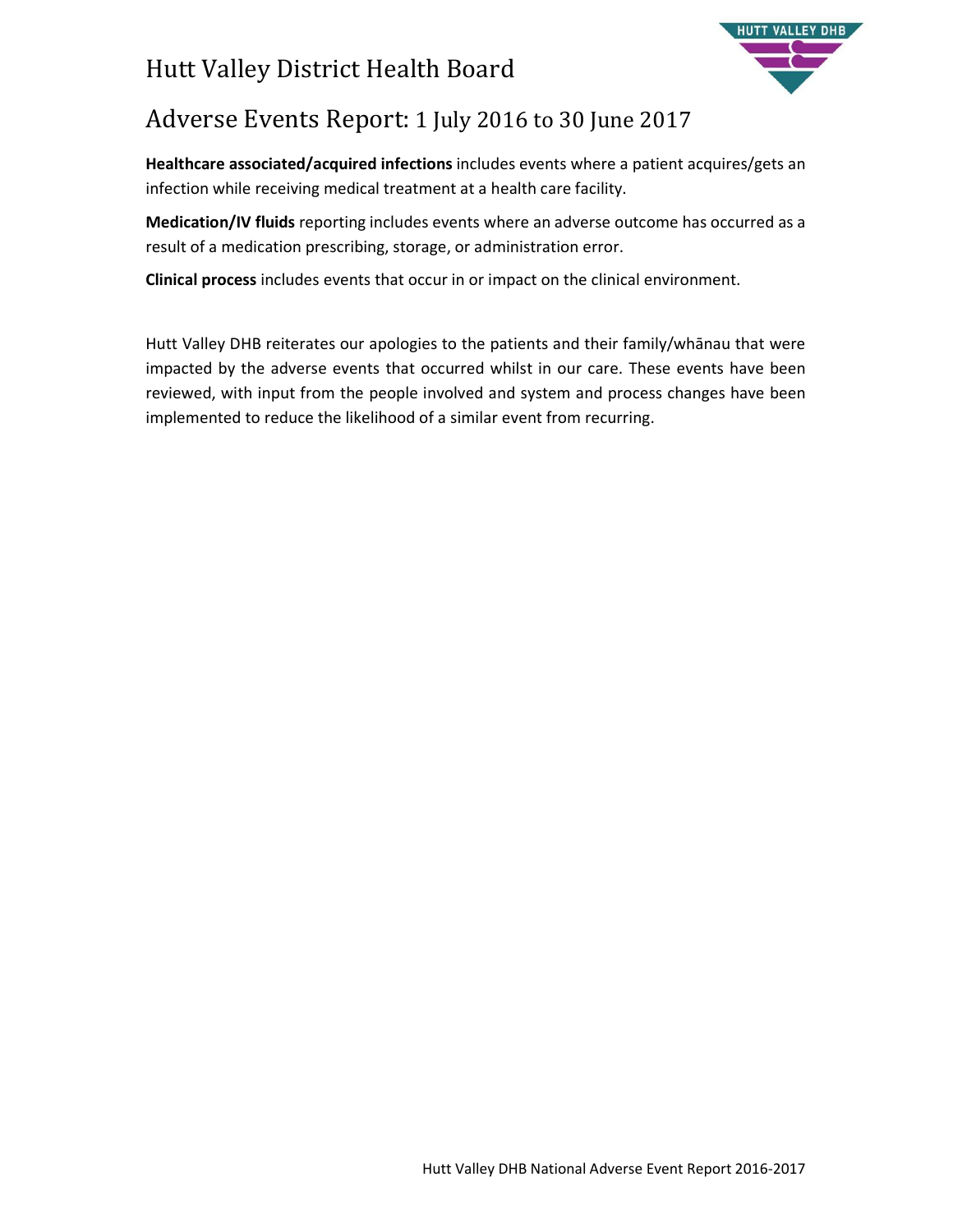

**1.HVDHB ID: 6074**

**Event Category:** Hospital acquired infection **Deceased:** No **SAC Rating:** 2

**Event Summary:** Hospital acquired infection at Central Venous Catheter (CVL) site, leading to septic shock.

### **Key findings from review:**

- The CVL (a tube into a major vessel) was being used to provide intravenous fluids and medications during the patient's admission. The CVL had been in place for seven days longer than the Hutt Valley DHB policy indicates.
- Documentation showed that the CVL was assessed almost every shift, however the documentation lacked evidence of recording what the insertion site looked like on a regular basis. The dressing was changed frequently, and only noted once that the dressing was having difficulty sticking.
- Medical team documentation was noted as inadequate and did not evidence that a medical review of the CVL's appropriateness had taken place.

- CVLs should be removed within 14 days of placement (as per policy), random audits are to be undertaken to verify policy adherence.
- The need for a CVL should be reviewed every day by the patient's medical team, and the review recorded in the patient's notes.
- CVL site checks and the condition of the insertion site and dressing should be documented by nursing staff daily in the patient's notes.
- Patients who require prolonged intravenous access should have a Peripherally Inserted Central Catheter (PICC line a tube inserted into a vein) placed as soon as practical, if clinically appropriate.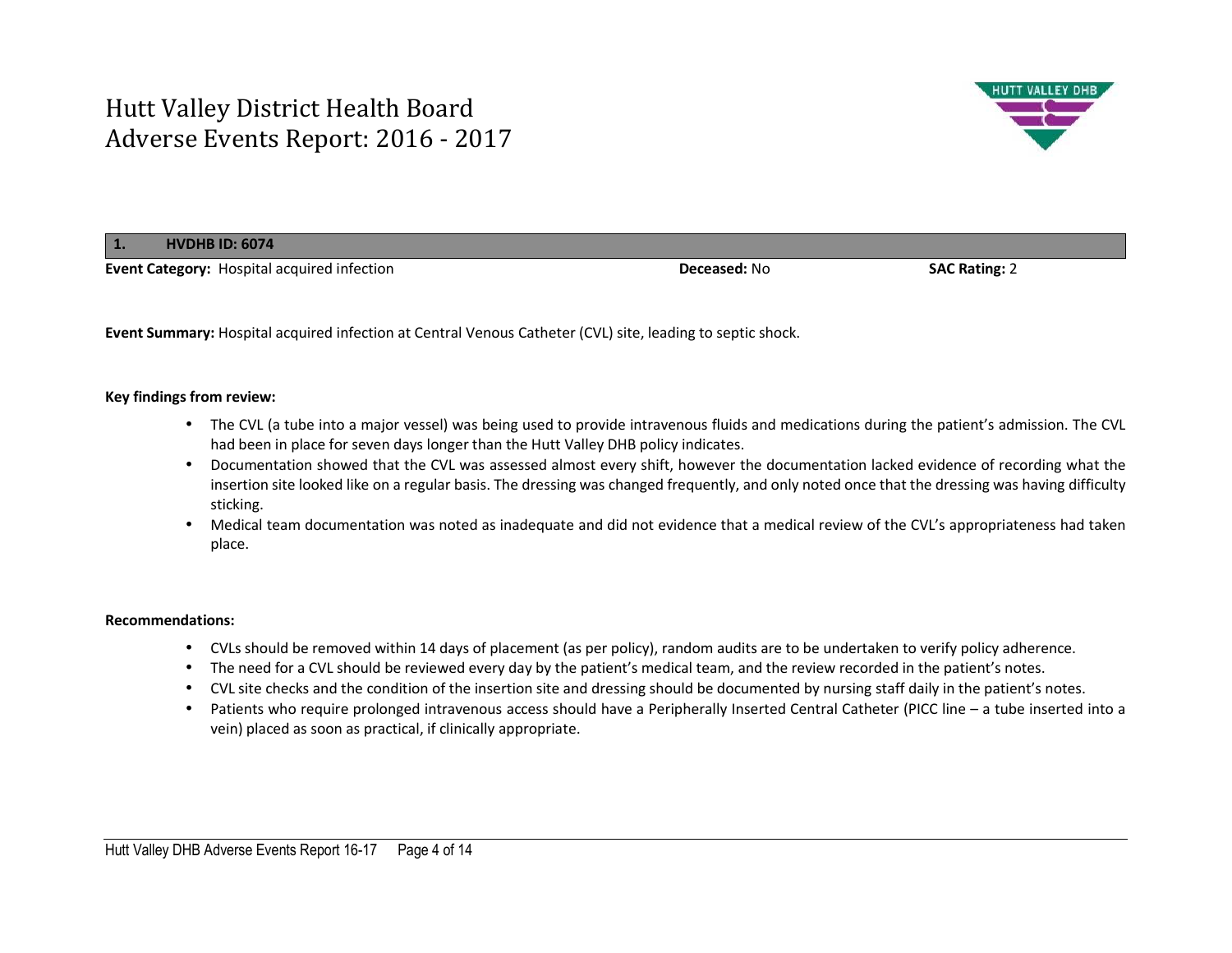

### **Recommendations progress: complete**

- All actions in the recommendations have been completed.
- A weekly review of patients with CVLs and the patient's Central Line Associated Bloodstream Infections bundle documentation (the CLAB bundle is a care process to prevent infections) is now undertaken by the Infection, Prevention and Control (IPC) Nursing team; this supports potential issues to be raised in a timely manner and supports CVL policy adherence. Patient line types, insertion details and line days are now recorded in a central database. Ongoing review and education supporting the use of the bundle continues.
- A CLAB 'champion' role has been developed for each ward, the aim is to provide education and support staff in each area and ensure that the correct process is being followed.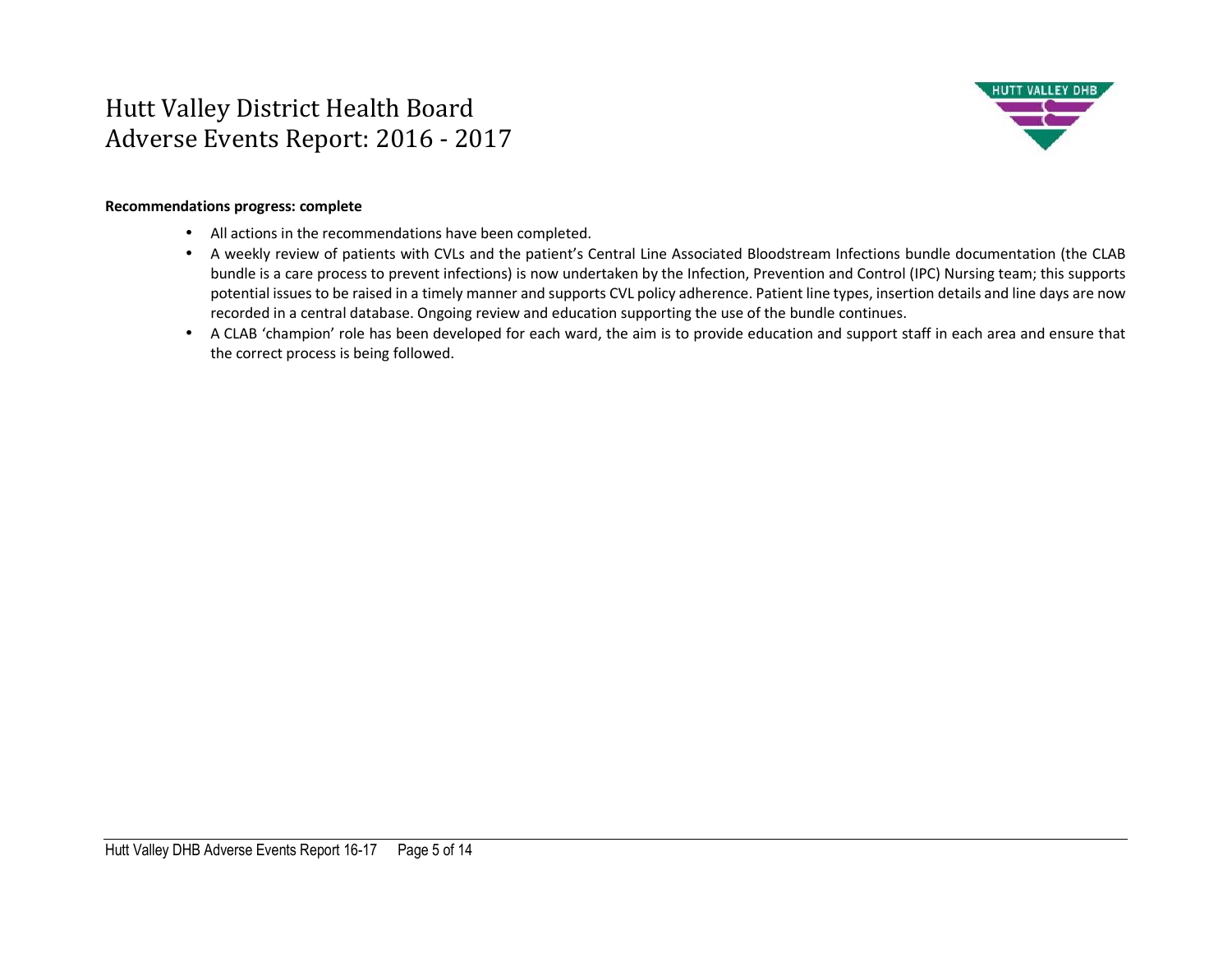

| $\overline{2}$ .<br><b>HVDHB ID: 7435</b> |                         |                     |                      |  |
|-------------------------------------------|-------------------------|---------------------|----------------------|--|
| <b>Event Category:</b>                    | <b>Clinical Process</b> | <b>Deceased: No</b> | <b>SAC Rating: 2</b> |  |

**Event Summary:** Patient noted to have developed a pressure injury whilst receiving community health services care.

#### **Key findings from review:**

- The assessment, documentation and interventions relating to the patient's decline in function did not meet expected standards of care.
- The relationship between the patient's diagnosis of progressive dementia and declining function failed to trigger a change in management plan that emphasised the need for pressure relief and a review of care by the patient's general practitioner.
- The transition of care between agencies failed to emphasise the risk or sense of urgency required to address potential pressure injury risk.
- The referral for pressure relief was delayed by the process in use at the time for managing referrals and resources in community occupational therapy.
- Despite a number of agencies being involved in the provision of care, there was no clear lead provider to ensure regular on-going assessment of health needs for the patient.

- The knowledge deficit in the Community Health team with regard to assessment of risk of pressure injury is to be urgently addressed.
- Training is to be provided to all community health staff on the SKIIN bundle (SKIIN is a five step model for pressure injury prevention).
- Review of the process for referrals of occupational therapy equipment for pressure relief.
- Learnings from the review to be discussed with Primary Care sector, shared record keeping between key health care providers.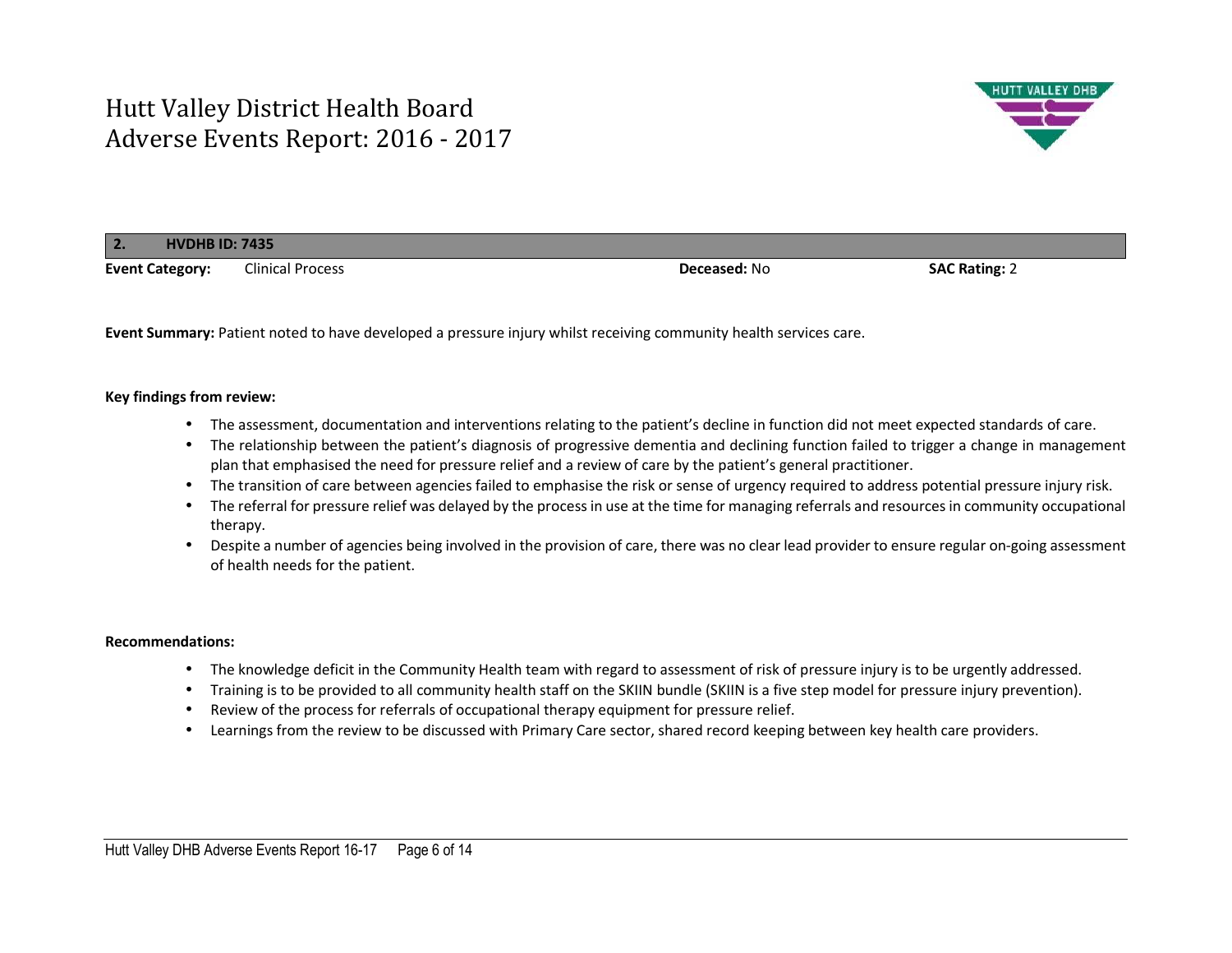

### **Recommendations progress: complete**

- All of the recommendation actions have been completed.
- Training on the SKIIN bundle is ongoing.
- The internal process for referrals requesting occupational therapy equipment for pressure relief has been reviewed and modified.
- The lessons from this event have been shared with primary care.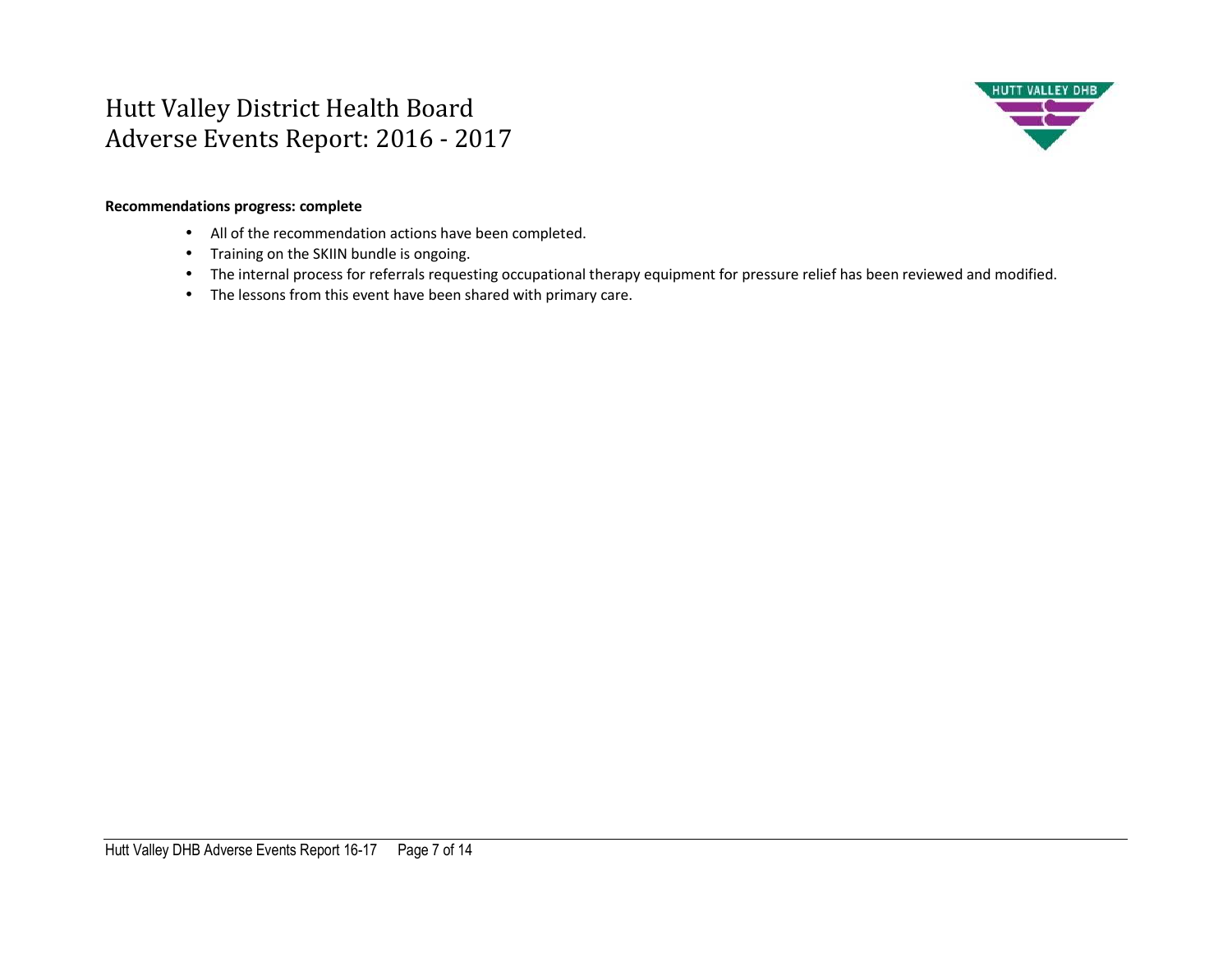

| <b>HVDHB ID: 18713</b><br>$\blacksquare$ |                  |              |                      |  |
|------------------------------------------|------------------|--------------|----------------------|--|
| <b>Event Category:</b>                   | Clinical process | Deceased? No | <b>SAC Rating: 2</b> |  |

**Event Summary:** Following delivery of baby, patient experienced large bleed which was immediately controlled and sutures inserted. Approximately 6 weeks later, patient presented with a retained swab, which was subsequently easily removed.

### **Key findings from review:**

- The clinician involved did not recall using the small swab which was retained following the procedure.
- Probable cause is that the small swab was inadvertently inserted along with one of the larger swabs used to control the patient's bleeding. When the large swab was retrieved, the small one was left behind unnoticed.

### **Recommendations:**

- The packs used for suturing post birth have been reviewed and replaced with a pack containing no small swabs, and the large swabs in the pack have a string and radiologically visible strip.
- A system for counting the swabs in and out has been introduced; used swabs are placed on a metal device while being counted out.
- Education for staff in the use of the new pack and swab counting system has been completed.

### **Recommendations progress: complete**

• All actions from the recommendations have been completed.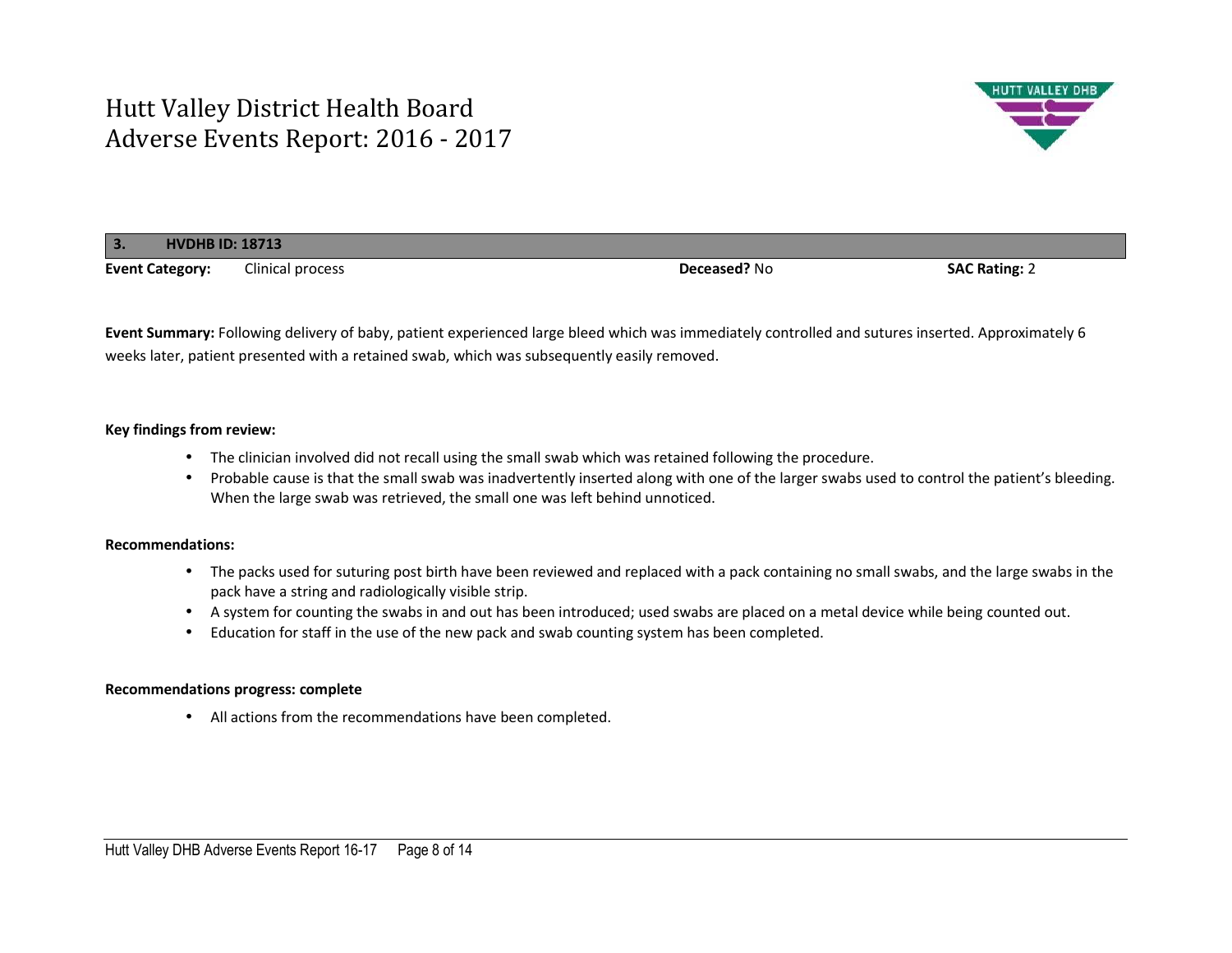

**Event Summary:** Client admitted to mental health inpatient unit, became physically unwell, collapsed and was admitted to medical ICU.

#### **Key findings from review:**

- Client admitted to ward no physical examination of client in ED prior to admission.
- Limited monitoring of client's physical condition in the inpatient unit.
- Nurses on inpatient unit did not notify medical staff of need to review client medically.
- Clinical concerns were not clearly documented.
- Staff were not familiar with resuscitation protocols and some equipment expired on resuscitation trolley.

#### **Recommendations:**

- On-call Registrar / House Surgeon to be responsible for physical exam of patient on admission.
- Staff to attend refresher training for update on management of patient emergencies.
- Reminder to staff regarding professional responsibilities for medical management of patients' physical condition.
- Training for medical staff on accessing resources for information on effects of harmful substances.
- Resuscitation trolley to be regularly checked by staff.

#### **Recommendations progress:**

- Business case for an additional House Surgeon for mental health inpatient unit is under consideration.
- Nursing staff reminded of their professional responsibilities. All referrals for medical checks are now followed up by a phone call to the Medical Registrar.

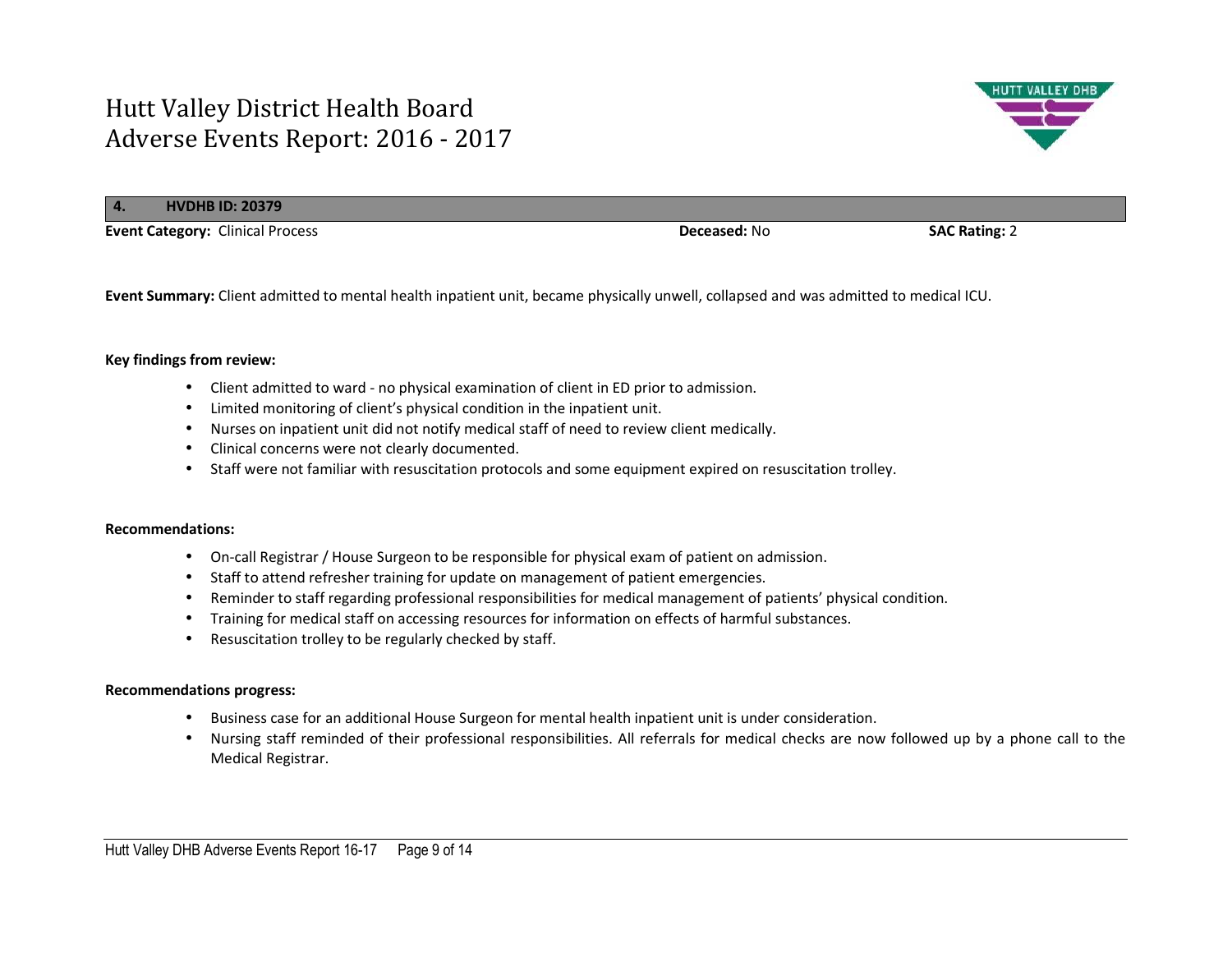

- Senior nursing staff have engaged in refresher training for management of physically unwell patients.
- Resuscitation refresher training completed for the unit. All staff are up to date with required training. Medical Emergency simulation training is ongoing.
- Equipment on the resuscitation trolley has been updated, and a regular check has been implemented. Results of the check are regularly audited.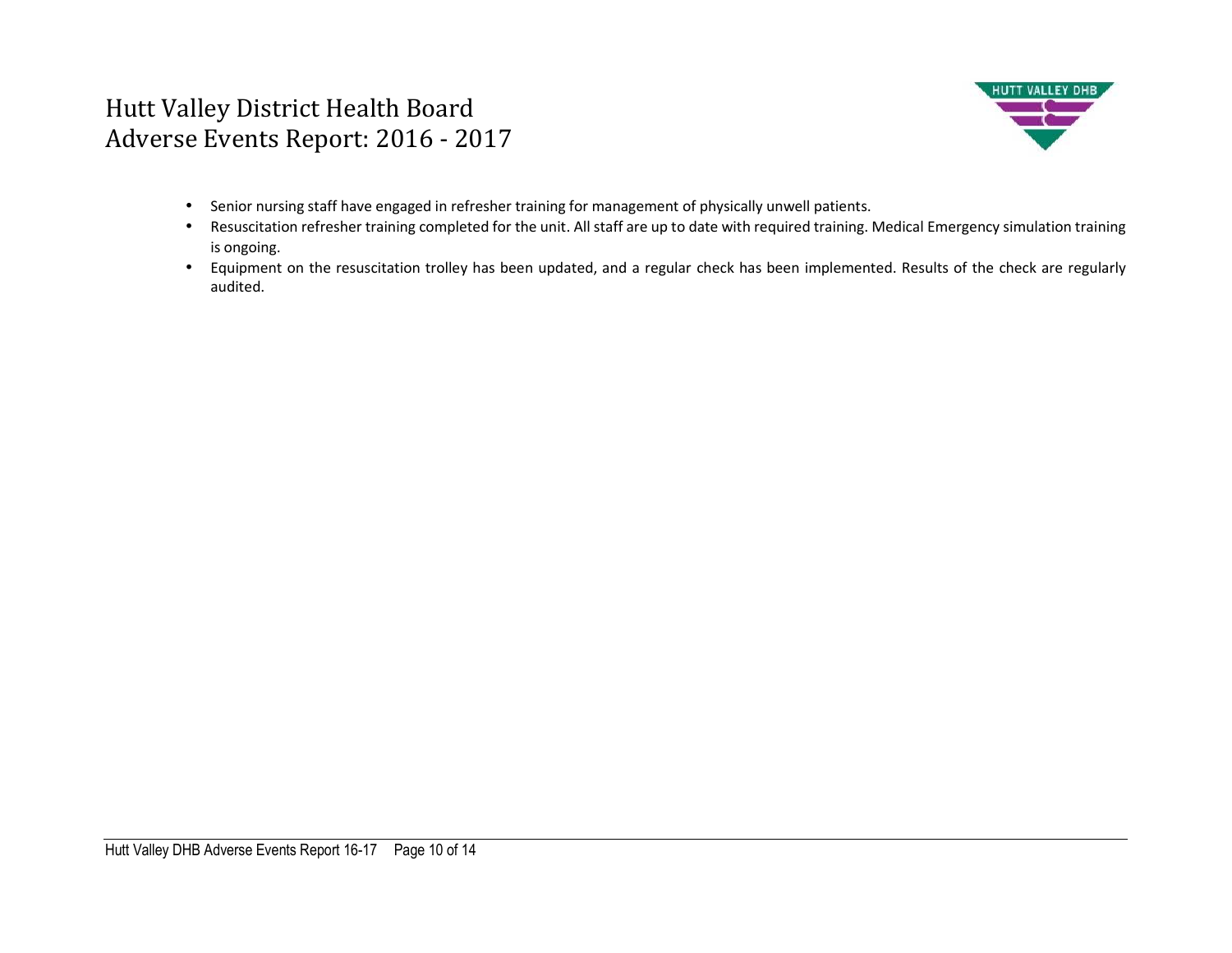

**5.HVDHB ID: 22227**

**Event Category:** Patient Fall **Deceased:** No **SAC Rating:** 2

**Event Summary:** Patient had a fall that resulted in a fractured neck of femur requiring surgical intervention.

### **Key findings from review:**

- Patient was admitted with a known falls risk, a falls risk assessment and care plan had been completed in line with current guideline.
- The patient was identified as being medically complex, frail and confused. This increased the patients falls risk.
- Review of the clinical notes indicated a disparity between the degree of independence achieved in physiotherapy sessions, and that reflected in nursing staff notes. The patient's level of independence fluctuated when observed over a 24 hour period, reflecting the patient's fatigue levels.
- In the notes from the Occupational Therapists and Physiotherapists, it was not clear whether the patient had been specifically deemed safe to mobilise to the bathroom independently.
- The review noted that all falls prevention actions were undertaken as appropriate.

- Discuss lessons learnt from the review at the Older Persons Rehabilitation Service Morbidity and Mortality meeting.
- Where practical, the same Physiotherapist should follow up a patient who has complex health needs, to keep consistency in observations and assessment of the patient's abilities.
- Continue with regular care planning actions for patients who are at risk of falls, following the Falls Prevention project guidelines.
- Continue with falls prevention strategies e.g.: checking the safety of the environment and use of appropriate equipment.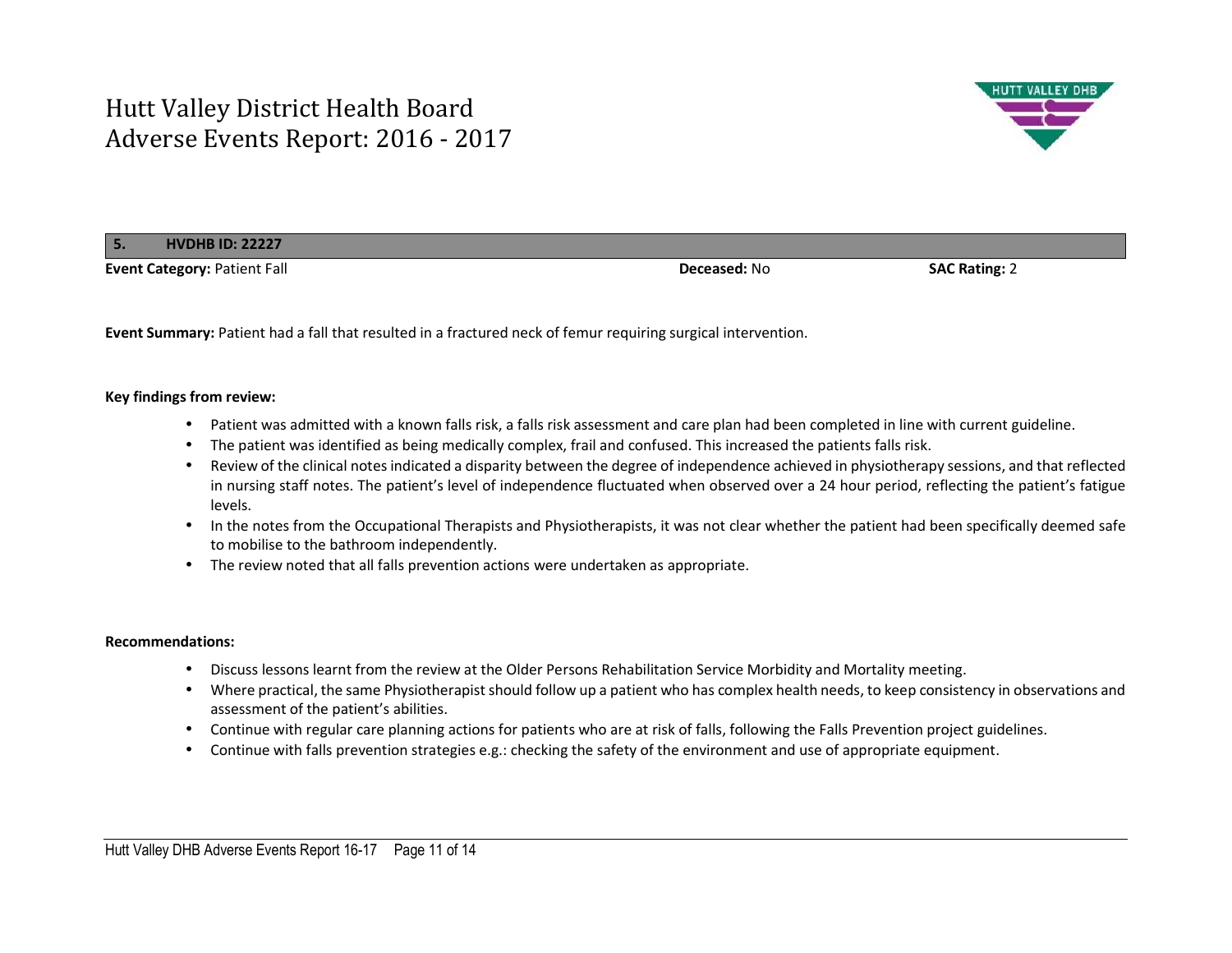

- Continue to ensure that falls risk assessments and management plans are documented in the care plan, continue to audit for compliance.
- Continue with falls prevention education for staff, including the Falls Committee "Releasing Time to Care Falls Prevention" project through the Health Quality and Safety Commission.

### **Recommendations progress: complete**

• All recommendation actions have been completed, or form part of the continuous falls prevention programme delivery.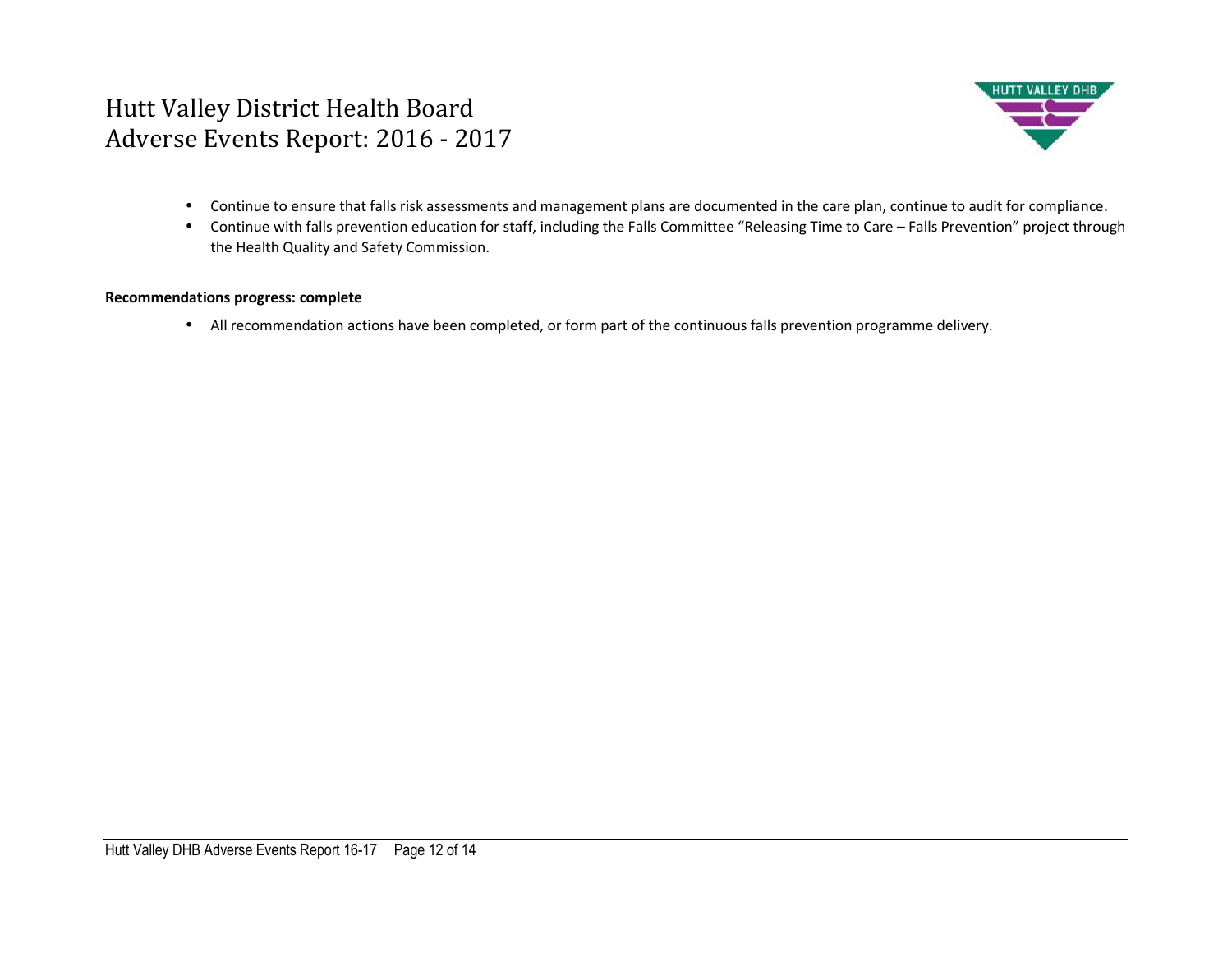

| 6.<br><b>HVDHB ID: 23308</b> |               |                     |                      |
|------------------------------|---------------|---------------------|----------------------|
| <b>Event Category:</b>       | Patient Falls | <b>Deceased: No</b> | <b>SAC Rating: 2</b> |

**Event Summary:** Patient had a fall that resulted in a fracture of the hip socket.

### **Key findings from review:**

- The patient did not have an initial falls risk assessment on admission, although an assessment was indicated. The lack of an initial and ongoing falls risk assessment was noted to be a contributory factor in the patient's fall.
- The nursing plan lacked documentation of a falls risks reduction plan.
- The patient's physiotherapy mobilisation plan recommended two people to assist the patient with mobility; this instruction was not being followed at the time the fall occurred.
- The patients fall was noted as being preventable. Regular falls risk assessment, care planning and an intervention guide would have reduced the likelihood of the fall occurring.

- Review of falls risk assessment and care planning compliance.
- Continue with falls prevention strategies e.g.: checking the safety of the environment, regular checks, use of appropriate equipment.
- Continue to ensure falls risk assessment and management plans are documented in the patient care plan.
- Continue staff falls prevention education including the Falls Committee's "Releasing Time to Care Falls Prevention", a patient safety programme through the Health Quality and Safety Commission.